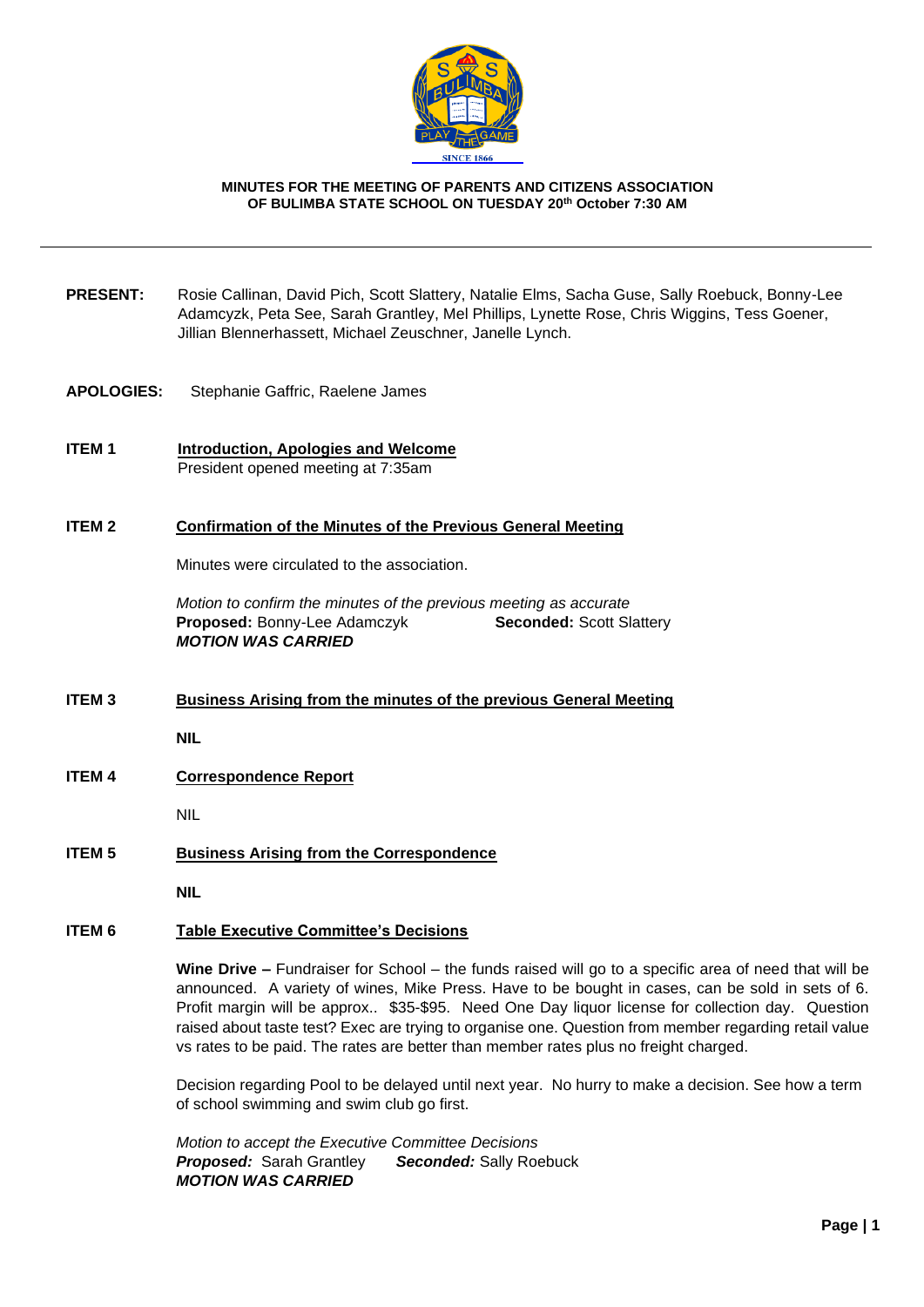# **ITEM 7 Treasurer's Report and Financial Statement, and any business arising from the Treasurer's report and financial statement**

Report circulated prior to meeting.

Grants available – will be looking at the sunshade grant. There are some areas around the school that are in need of shading. The area in front of A block and over the new playground. Golf Day – feed back has been positive. Great community event – approx. \$10k Huge thank you to Mel Phillips and all the work put into the event. Very Well organised. The Golf club also experienced their biggest day in terms of profit too. Profits are to go the Bike racks proposed on the council land. Question regarding if the funds are likely to get spent this year? Uncertain but there are things that can be purchased this year in preparation for the Bike Storage or coverage for the existing storage area.

Swim club numbers are looking good – currently 115/116 signed up.

*Thank you from Principal for the P&C's part in reconnecting the community through events such as the Golf Day and the revival of the Swim club. It's great from the health of the community.*

*Motion to approve the Treasurer's report* **Proposed:** Sacha Guse **Seconded:** Scott Slattery *MOTION WAS CARRIED*

# **ITEM 8 Business Unit reports and financial statements and any business arising from the business unit reports and financial statements**

Report circulated prior to the meeting. Policy change notification regarding bookings and Cancellation.

*Motion to approve the proposed changes to the booking and cancellations policy (2.14)* **Proposed: David Pich <b>Seconded:** Natalie Elms *MOTION WAS CARRIED*

*Motion to approve the Business Unit Reports* **Proposed:** Scott Slattery **Seconded:** *Bonny-Lee Adamczyk MOTION WAS CARRIED*

#### **ITEM 9 Other working groups**

### **ITEM 10 Principal's Report**

Principal's report circulated to members The 2021 will commence on Wednesday 27<sup>th</sup> January. There will be student free days prior to Australia day. Question re swim carnival – it is being planned.

*Motion to accept the Principal's report* **Proposed:** Scott Slattery **Seconded:** Sally Roebuck *MOTION WAS CARRIED*

#### **ITEM 11 President's Report**

Planning is in progress for a Christmas Movie night event at the Golf Club – awaiting prices. It will be a fun social event, Santa on a buggy. Movie Snacks, social event for the parents. Price probably \$25 per family, proposed date 5th December.

Thank you to the Ground Staff for their assistance with the Swim Club. Question re: gas bottles are they ok in the current position in the locked area under the stands? Answer from school yes, that's fine.